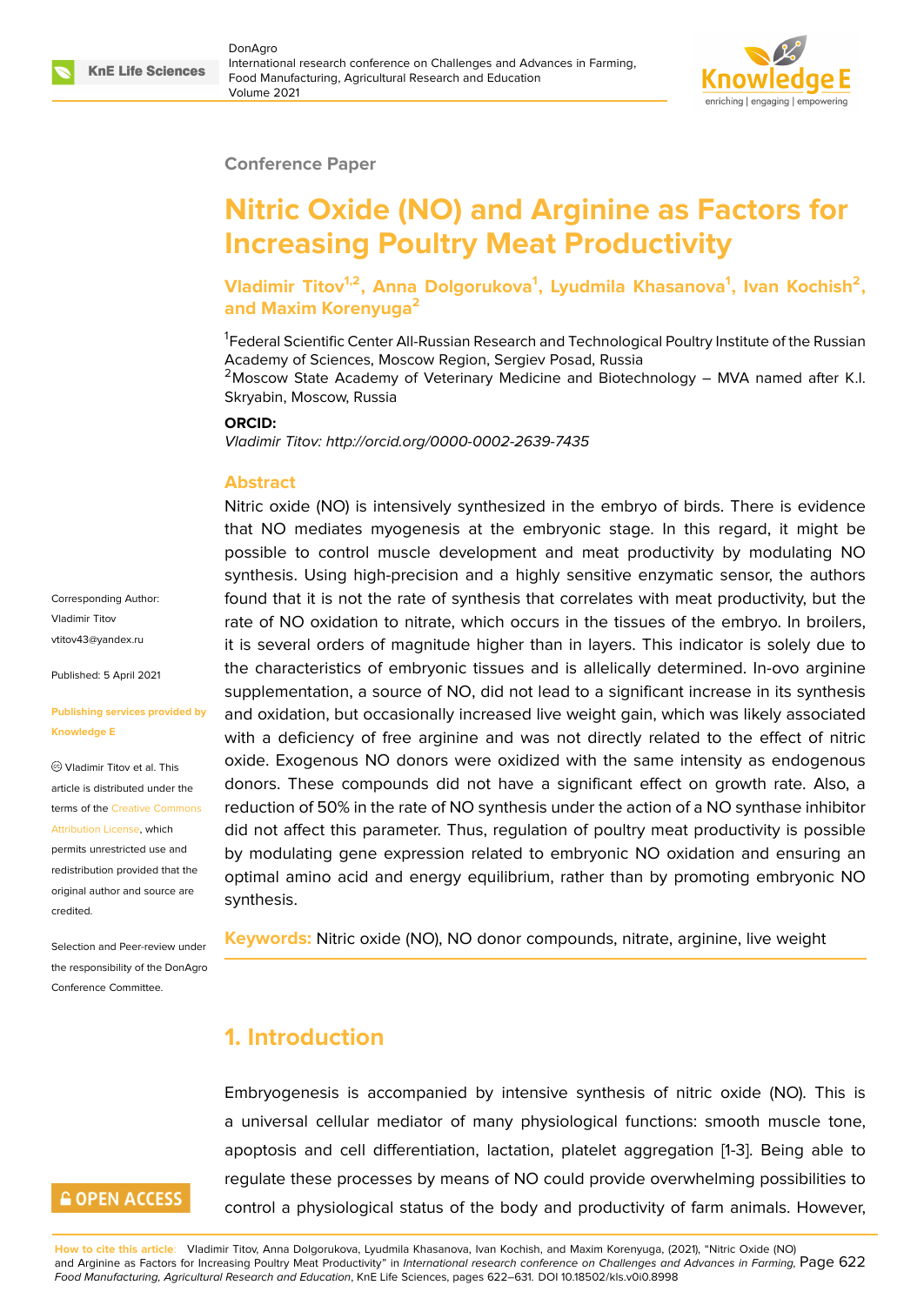this is hampered by the lack of ideas of the mechanism of NO effects. This, in turn, is caused by insufficient methods to control composition of NO metabolites in living tissues. Currently, NO is known to interact with physiological targets through the socalled compounds – depots or compounds – donors: dinitrosyl-iron complexes (DNIC), as well as S-nitrosothiols (RSNO) and high-molecular-weight nitrates that can transform into DNIC (RNO<sub>2</sub>) [1, 4, 5]. A synthesized NO molecule is likely to be immediately incorporated into these compounds [1]. In this case, two indicators can be informative: a total of NO metabolites, as an indicator of synthesis rate, and a ratio of NO donor compounds with en[d](#page-7-0) [pr](#page-8-0)o[du](#page-8-1)cts of NO oxidation, nitrate and nitrite, as an indicator of NO metabolism rate. Nitrite is normally f[ou](#page-7-0)nd in trace amounts in most tissues [6, 7].

Due to the lack of prompt determination of all NO donor compounds, NO effects were judged by the effects of NO synthase inhibitors [8-11], the effects of arginine supplementation, a source of NO [8, 9], as well as NO donor compounds [8, 1[2\].](#page-8-2) [Ho](#page-8-3)wever, to establish the role of NO in specific processes, information is needed on the features of NO synthesis and metabolism and their relationship with the process concerned.

According to some researche[rs](#page-8-4), [n](#page-8-5)itric oxide mediates the process [of](#page-8-4) [my](#page-8-6)ogenesis. These conclusions were drawn based on the use of NO synthase inhibitors, an enzyme that catalyzes NO synthesis from arginine  $[8-11]$ , as well as the use of compounds  $-$ NO donors [8, 12] and arginine – a source of NO [8, 9, 13]. However, cellular-level patterns are not always reproduced at the organismic level [8, 13]. Thanks to the use of highly sensitive and highly specific enzymatic sensor, nitric oxide was found to accumula[te](#page-8-4) [in](#page-8-6) avian embryos as part of NO do[no](#page-8-4)r [c](#page-8-5)o[mp](#page-8-7)ounds. The rate of NO synthesis is approximately the same in all embryos of birds of [on](#page-8-4)[e sp](#page-8-7)ecies. However, the rate of NO oxidation to nitrate is different for layers and broilers. Having explored the embryos of over 40 breeds, lines and crosses of 5 bird species, the authors found that the intensity of NO embryonic oxidation in broilers is many times higher than in layers [6, 7]. Intense NO synthesis and oxidation was found to be present in the embryo. In the body of hatched chickens, these indicators decrease and level out. It is the growth rate of chickens, though, that correlates with the intensity of NO embryonic oxidation [[6](#page-8-2), [7\]](#page-8-3). Moreover, oxidation mainly occurs in skeletal muscles [7]. Breeding to increase meat productivity is always accompanied by the promotion of embryonic NO oxidation [6, 7]. A number of questions come up as to the mechanism of this relationship and the l[ik](#page-8-2)[eli](#page-8-3)hood to control the development of the bird's body by m[od](#page-8-3)ulating embryonic NO synthesis.

[Th](#page-8-3)e paper aims to find out the possibility of modulating the growth rate of birds by regulating the intensities of NO synthesis and oxidation in avian embryos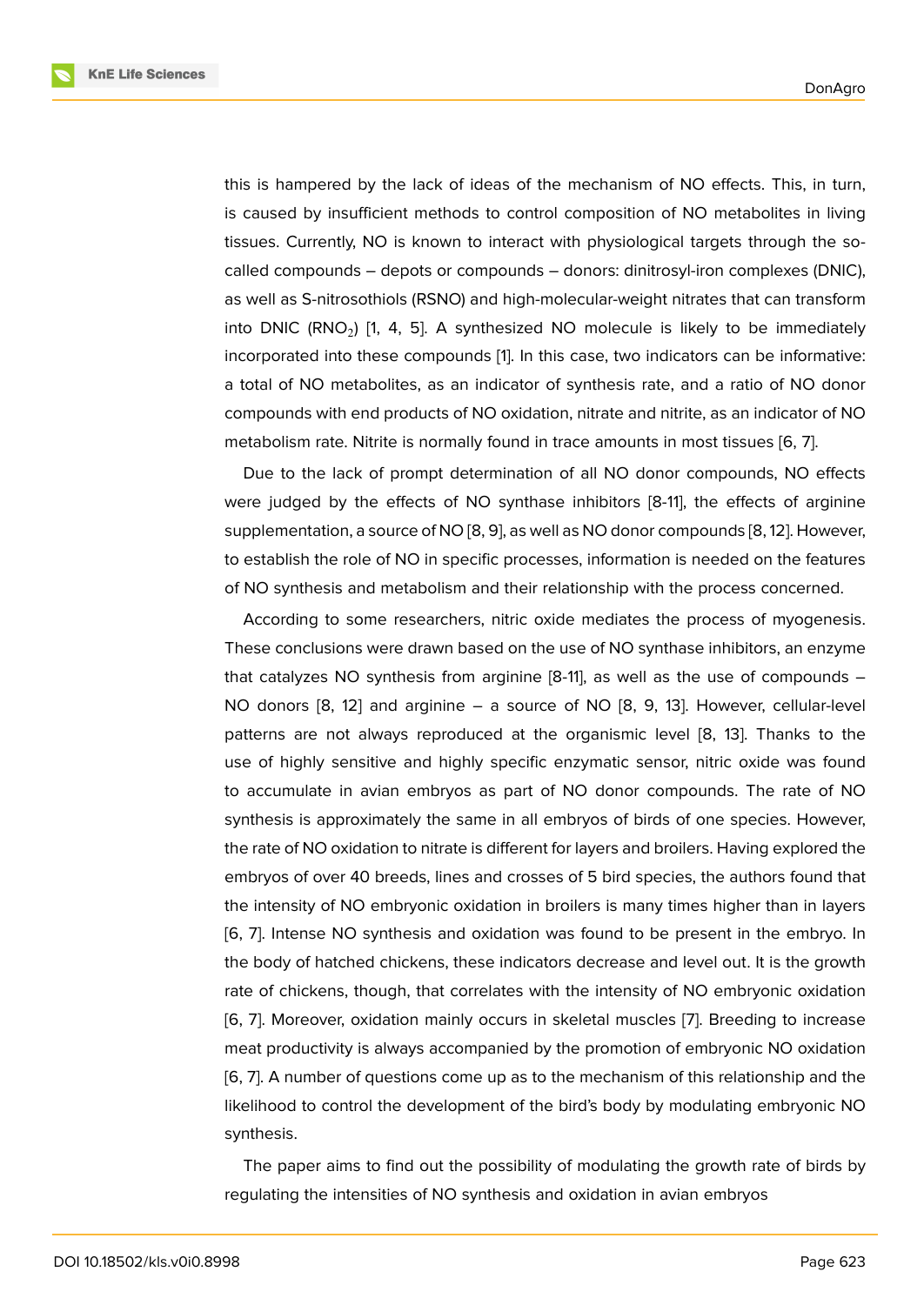| No. | Object                                                   | Day 7            |                 | Day 14           |                  |
|-----|----------------------------------------------------------|------------------|-----------------|------------------|------------------|
|     |                                                          | NO donors,<br>μM | Nitrate, µM     | NO donors,<br>μM | Nitrate, µM      |
| 1.  | Hisex White (control)                                    | $133.9 + 7.1$    | < 0.1           | $639.6 \pm 18.3$ | $2.0 + 1.2$      |
| 2.  | +0.3 ml saline prior to incubation                       | $131.4 + 7.4$    | < 0.1           | $640.8 + 19.1$   | $2.2 + 1.2$      |
| 3.  | +0.3 ml saline on day 11 of incubation                   | $136.5 + 7.9$    | < 0.1           | $651.8 + 19.7$   | $2.6 + 1.3$      |
| 4.  | +100 µM DNIC/GSH prior to<br>incubation                  | $212.2 + 8.1$    | < 0.1           |                  |                  |
| 5.  | +100 µM L-HA prior to incubation                         | $39.5 + 3.1$     | < 0.1           | $638.2 \pm 19.3$ | $1.8 + 1.3$      |
| 6.  | +100 µM L-HA on day 11 of incubation                     | $134.8 + 6.9$    | < 0.1           | $375.6 + 12.3$   | $2.0 + 1.4$      |
| 7.  | +100 $\mu$ M L-HA + 500 $\mu$ M A prior to<br>Incubation | $135.7 + 7.1$    | < 0.1           | $642.1 \pm 18.9$ | $1.5 + 1.0$      |
| 8.  | +500 µM A prior to incubation                            | $136.2 + 7.3$    | < 0.1           |                  |                  |
| 9.  | Ross 308 (control)                                       | $2.1 + 0.9$      | $142.1 \pm 7.7$ | $13.1 \pm 2.2$   | $759.4 \pm 17.2$ |
| 10. | +0.3 ml saline prior to incubation                       | $2.9 + 1.0$      | $136.9 + 7.8$   | $11.4 \pm 2.1$   | $751.4 \pm 20.0$ |
| 11. | +0.3 ml saline on day 11 of incubation                   | $3.1 + 1.0$      | $143.9 + 8.1$   | $12.1 \pm 2.6$   | $761.3 + 20.4$   |
| 12. | +100 µM DNIC/GSH prior to<br>incubation                  | $30.1 \pm 3.5$   | $201.4 + 8.4$   |                  |                  |
| 13. | +100 µM HA prior to incubation                           | $1.5 + 0.8$      | $37.9 + 2.9$    | $12.1 \pm 1.9$   | $746.3 + 17.1$   |
| 14. | +100 µM L-HA on day 11 of incubation                     | $2.8 + 1.0$      | $139.5 + 7.4$   | $7.2 + 1.1$      | $472.6 \pm 11.8$ |
| 15. | +100 $\mu$ M L-HA + 500 $\mu$ M A prior to<br>incubation | $2.7 + 0.9$      | $143.3 + 8.1$   |                  |                  |
| 16. | +500 µM A prior to incubation                            | $3.0 + 0.9$      | $142.9 + 7.9$   |                  |                  |
| 17. | +1500 µM A on day 11 of incubation                       | $2.8 + 1.1$      | $140.3 + 8.1$   | $11.5 + 1.9$     | $764.7 + 19.9$   |

TABLE 1: Concentration of NO donors and nitrate in Hisex White and Ross 308 embryos on days 7 and 14 of incubation. Effect of arginine (A) and nitro-L-arginine (L-NA) \* \*\*

\* Calculated concentrations of L-HA, A and DNIC/GSH in eggs is given, based on egg size and concentrations of administered solution.

\*\* The concentration of  $NO_2^-$  + RNNO in all samples was <0.1 µM.

# **2. Methods and Equipment**

Fertilized eggs of the two chicken crosses (Hisex White and Ross 308; Genofond) were used. The embryos were homogenized on day 7 in a glass homogenizer (8 min at 40 frictions per min and 6  $^{\circ}$ C). The embryos were homogenized on day 14 with a tissue grinder [6, 7].

The amino acid composition of the embryo was determined via ion-exchange chromatography with post-column derivatization with ninhydrin reagent and subsequent detectio[n](#page-8-2) [at](#page-8-3) wavelengths of 440 and 570 nm. HPLC system Sykam (Germany).

The content of NO metabolites was determined using the enzymatic sensor based on the ability of nitrite (NO<sub>2</sub>−), nitrosoamines (RNNO), nitrosothiols (RSNO), dinitrosyl-iron complexes (DNIC) and nitro derivatives of high-molecular-weight compounds  $(\mathsf{RNO}_2)$ to inhibit catalase in the presence of haloid ions. The ability to inhibit is lost under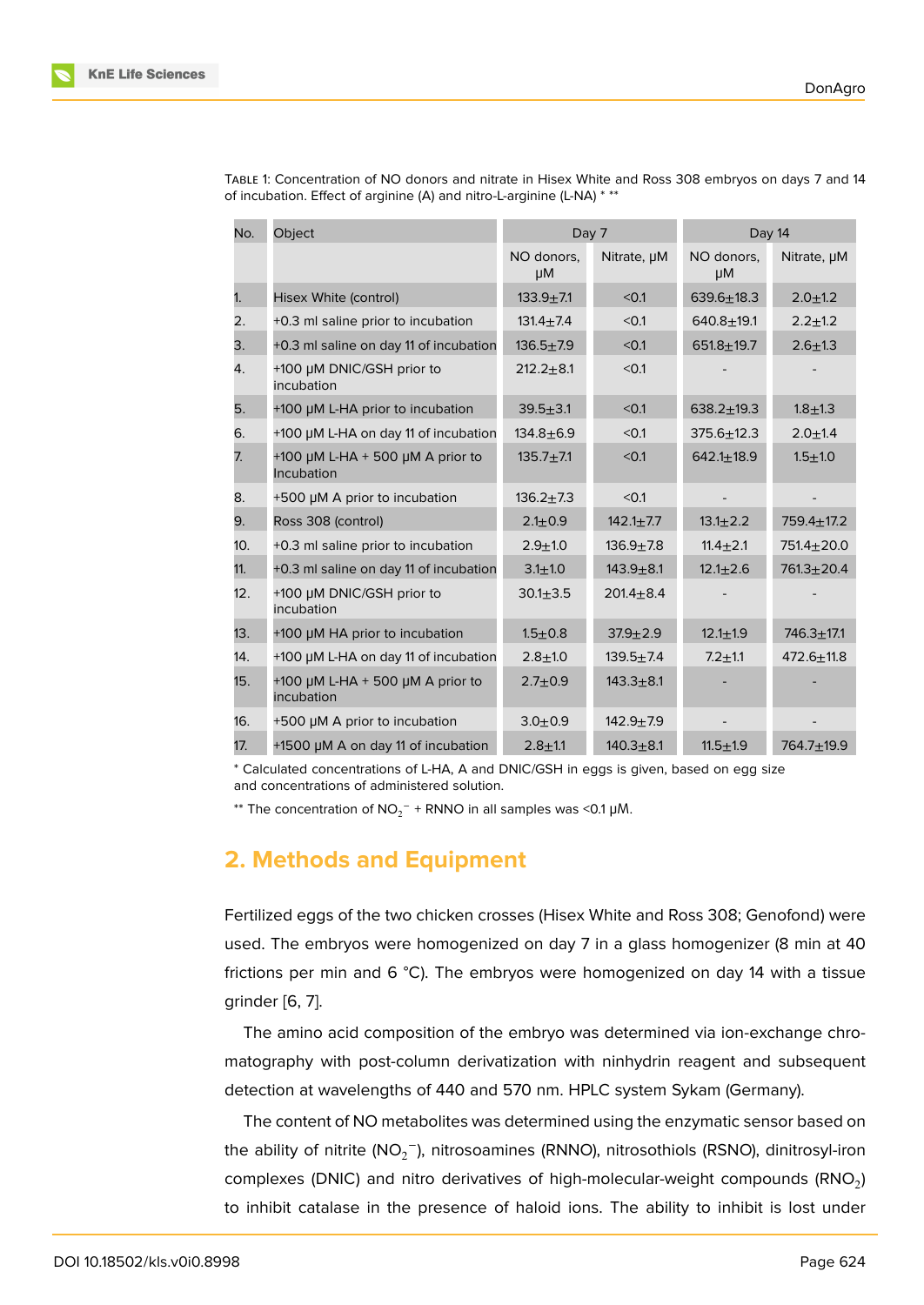| No. | Object                                  | Egg weight, g  | Body weight, g |                 |                           |
|-----|-----------------------------------------|----------------|----------------|-----------------|---------------------------|
|     |                                         |                | Day 1          | Day 7           | Day 14                    |
| 1.  | Hisex White (control)                   | $62.1 \pm 0.3$ | $39.9 + 0.5$   | $59.3 + 1.2$    | $114,1 \pm 3,2$           |
| 2.  | +0.3 ml saline prior to incubation      | $62.3 \pm 0.2$ | $40.2 \pm 0.5$ | $58.2 \pm 1.2$  | $113,2 \pm 3,3$           |
| 3.  | +0.3 ml saline on day 11 of incubation  | $62.4 \pm 0.2$ | $40.1 + 0.5$   | $57.9 \pm 1.2$  | $112.2 \pm 3.3$           |
| 4.  | +100 µM DNIC/GSH prior to<br>incubation | $62.7 + 0.3$   | $40.1 \pm 0.5$ | $57.9 + 1.1$    | $114.3 + 3.1$             |
| 5.  | +100 µM L-HA prior to incubation        | $62.3 \pm 0.3$ | $41.0 \pm 0.5$ | $67.5 + 1.1$    | $121.9 + 2.8$             |
| 6.  | +100 µM L-HA on day 11 of incubation    | $62.4 \pm 0.3$ | $41.1 \pm 0.6$ | $59.4 + 1.1$    | $102.6 \pm 2.8$           |
| 7.  | <b>Ross 308</b>                         | $67.3 + 0.7$   | $47.1 \pm 0.5$ | $180.9 + 2.8$   | $486.9 + 7.5$             |
| 8.  | +0.3 ml saline prior to incubation      | $67.3 + 0.7$   | $47.6 \pm 0.5$ | $182.1 \pm 2.7$ | $490.5 + 7.4$             |
| 9.  | +0.3 ml saline on day 11 of incubation  | $67.1 \pm 0.6$ | $46.8 + 0.5$   | $178.6 \pm 2.7$ | $481.8 + 7.7$             |
| 10. | +100 µM DNIC/GSH prior to<br>incubation | $67.2 \pm 0.6$ | $47.7 + 0.5$   | $183.7 + 3.0$   | $491.8 + 7.2$             |
| 11. | +100 µM L-HA prior to incubation        | $67.6 \pm 0.4$ | $47.4 + 0.4$   | $192.1 \pm 2.3$ | $518.9 + 8.3$<br>p < 0.05 |
| 12. | +100 µM HA until incubation day 11      | $65.3 + 0.7$   | $45.5 + 0.6$   | $178.8 + 2.9$   | $491.9 + 8.3$             |
| 13. | +500 µM A prior to incubation           | $67.9 + 0.5$   | $47.0 \pm 0.5$ | $193.5 \pm 2.9$ | $509.7 + 7.6$<br>p < 0.05 |
| 14. | +1500 µM A on day 11 of incubation      | $64.6 + 0.6$   | $46.7 + 0.7$   | $181.7 + 3.5$   | $476.6 \pm 7.8$           |

TABLE 2: Effect of L-NA and arginine (A) on live weight gain of layer cross (Hisex White) and broiler cross (Ross 308) \*

**\*** Calculated concentrations of L-HA, A and DNIC/GSH in eggs is given, based on egg size and concentrations of administered solution.

the influence of factors that are different for each group of compounds [6]. The nitrate content in the samples was estimated after its preliminary reduction with vanadium trichloride to nitrite with subsequent quantitative determination [6]. The method makes it possible to estimate the content of NO derivatives without pretreatm[en](#page-8-2)t of samples with a sensitivity of up to 50 nM. The installation featured a Dithermanal analyzer (Hungary) [6].

The preparation of dinitrosyl-iron complex containing two molecules of thiol ligand glutathione (DNIC/GSH) was used as exogenous NO donor. It was prepared by the method d[es](#page-8-2)cribed by A.F. Vanin. [1, 4]. N $\omega$  - nitro-L-arginine (L-NA) was used as an inhibitor of NO synthesis. The preparation of L- arginine (Sigma-Aldrich) was used as a source of NO. The solutions in sterile normal saline were injected in an air pocket in ovo prior to incubation and until inc[u](#page-7-0)[ba](#page-8-0)tion day 11. All solutions were injected into eggs in a dose of 0.3 ml.

Stimul Ink-1000 incubators (Russia) were used for incubation. The temperature of incubation was 37.6 °C and 37.2 °C until hatch. The control and experimental groups contained 50 eggs each. Hatched chicks were kept in cells. The birds fed on feed stuff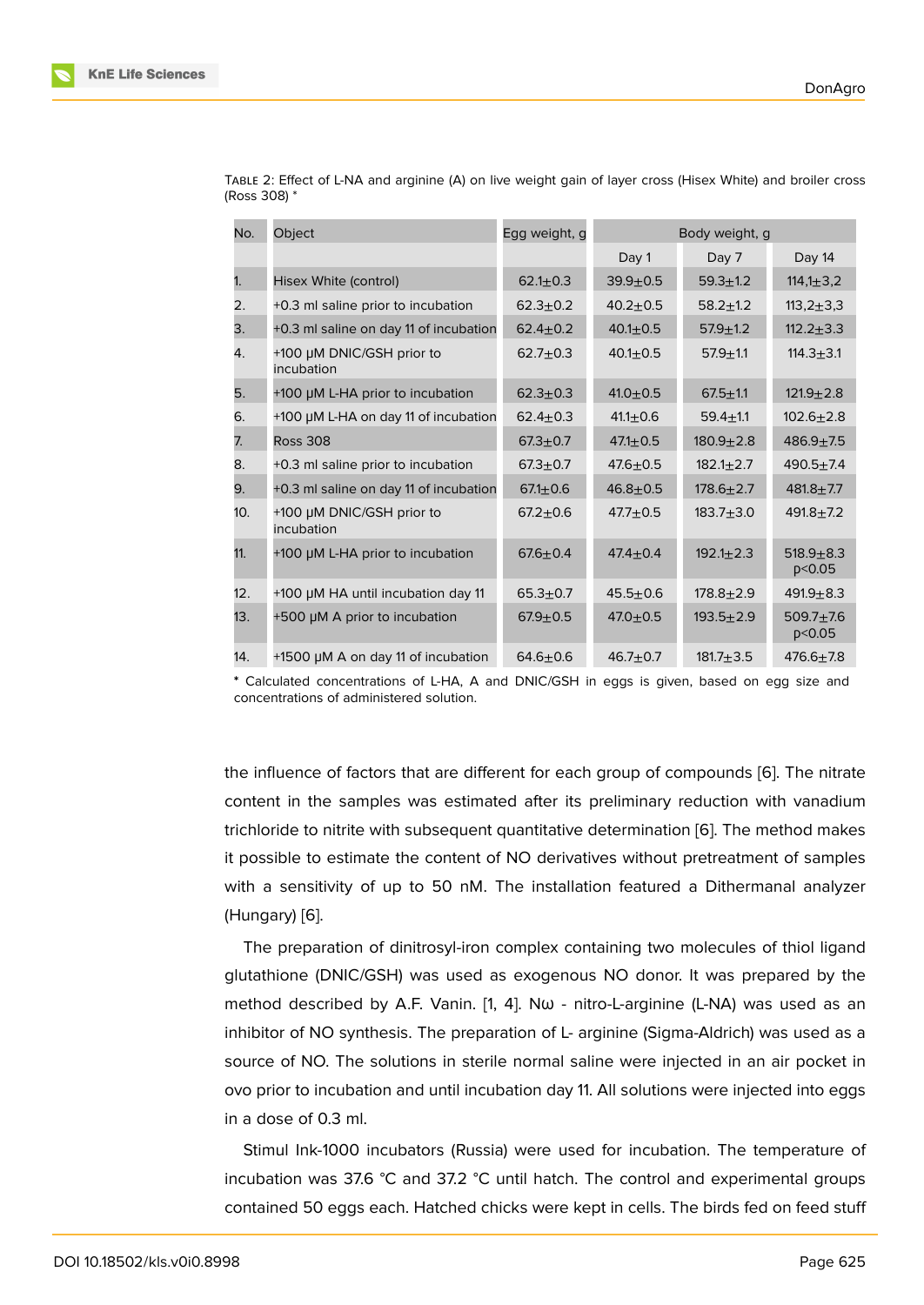

**Figure** 1: Total pool of all NO metabolites (A), NO donors (B), nitrate (C) in embryos of layer Hisex White (1) and broiler Ross 308 (2) vs time of incubation

PK5. Since the more the bird weight, the more the gutted carcass yield [14], live weight gain was used as a criterion for muscle tissue growth.

In the tables, the data are presented as means and standard errors of means  $(M<sub>±</sub>m)$ . The significance of differences between the compared indicators was de[ter](#page-8-8)mined using the Student's t-test. Differences were considered statistically significant at p <0.05.

### **3. Results**

Our data suggest that initially fertilized chicken eggs, both broiler and layer, contains  $42±4$  mM arginine. Of these, 680 $±30$  µM account for the unbound pool of free amino acids. These data agree with the literature [14]. Fertilized chicken eggs contain several μM nitro- and nitroso-compounds. They accumulate in the first three days of development. Basically, NO donor compounds accumulate: S-nitrosothiols (RSNO), various nitrosyl-iron complexes, high-molecular-wei[ght](#page-8-8) nitrates (RNO $_2$ ). They mainly accumulate in layer embryos and are oxidized to nitrate in broiler embryos (Fig. 1b, c, Table 1 (1-3 and 9-11)). According to the data, NO donors accumulate in the amniotic fluid, and nitrate is actively transported beyond [7]. In total, about 130-140 μM of NO metabolites are accumulated by day 3 (Fig. 1a). This is a small amount relative to the total arginine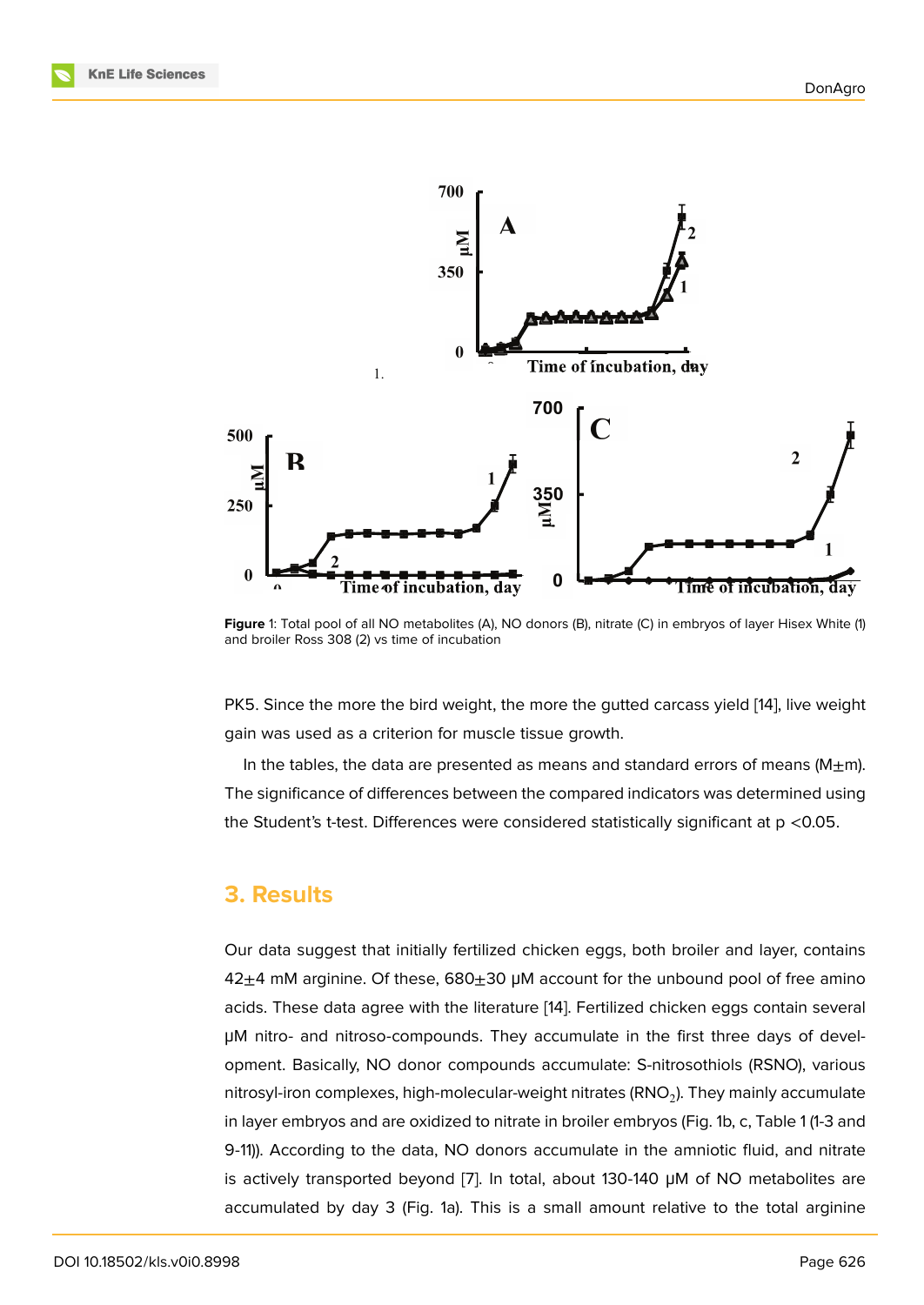content in eggs, but about a quarter of its free pool. Starting from day 11, NO derivatives intensively accumulate in the embryo (Fig. 1a-c, Table 1 (1-3 and 9-11)), due to the stimulation of NO synthesis in embryo tissues [7]. By the end of the embryonic period, the concentration of NO derivatives can reach millimolar (Fig. 1a). Consequently, a significant amount of free arginine is required for NO synthesis. The efficiency of its release from the bound state can be of great importance, [si](#page-8-3)nce there is barely any synthesis during the embryonic period [14].

Injection of NO synthase inhibitor L-nitroarginine (L-HA) prior to incubation decreased the total concentrations of NO donors and nitrate in embryos on day 7, but on day 14, the content of NO met[ab](#page-8-8)olites in the control and experimental groups leveled off. That is, after 11 days, L-HA no longer has an inhibitory effect on the accumulation of NO derivatives (Table 1 (5 and 13)). This may be caused by two things: either the L-HA pool runs down or it cannot penetrate to the sites of NO synthesis, which after 11 days are concentrated in the embryonic cells [7]. However, after the administration of L-HA on day 11, it has an inhibitory effect, as evidenced by decreased NO derivatives on day 14, compared with the control (Table 1 (6 and 14)). Consequently, the pool of injected L-HA in the embryo runs down over time.

Arginine (A), administered together with L-HA, prevented the inhibitory effect of the latter (Table 1 (7 and 15)). However, administration of arginine, even at a dose equal to that of free arginine in embryos, does not seem to stimulate NO synthesis, which can be judged by no substantial changes in concentration of NO derivatives (Table 1 (8, 16 and 17)). L-HA injection in a dose that reduces NO synthesis by 70% at the initial stage of incubation and by 40% after 11 days (Table 1 (5, 6, 13, 14)) did not negatively affect postembryonic growth. Moreover, in some cases, the administration of L-NA, like arginine, accelerated postembryonic growth (Table 2 (11, 13)).

Exogenous NO donors are oxidized with the same intensity as endogenous donors (Tables 1 (4 and 12)). It makes sense to inject these compounds into the embryo only prior to incubation, since they cannot pass through the amnion formed until incubation day 3 [7]. They did not have a significant effect on the rate of postembryonic growth (Tables 2 (4 and 10)).

### **4. Discussion**

In the first three to four days of development, NO accumulates in the amniotic fluid in composition of donor compounds [7]. It is not known where NO is synthesized at this stage of embryogenesis. Perhaps in the amnion [15]. Starting from day 11, NO is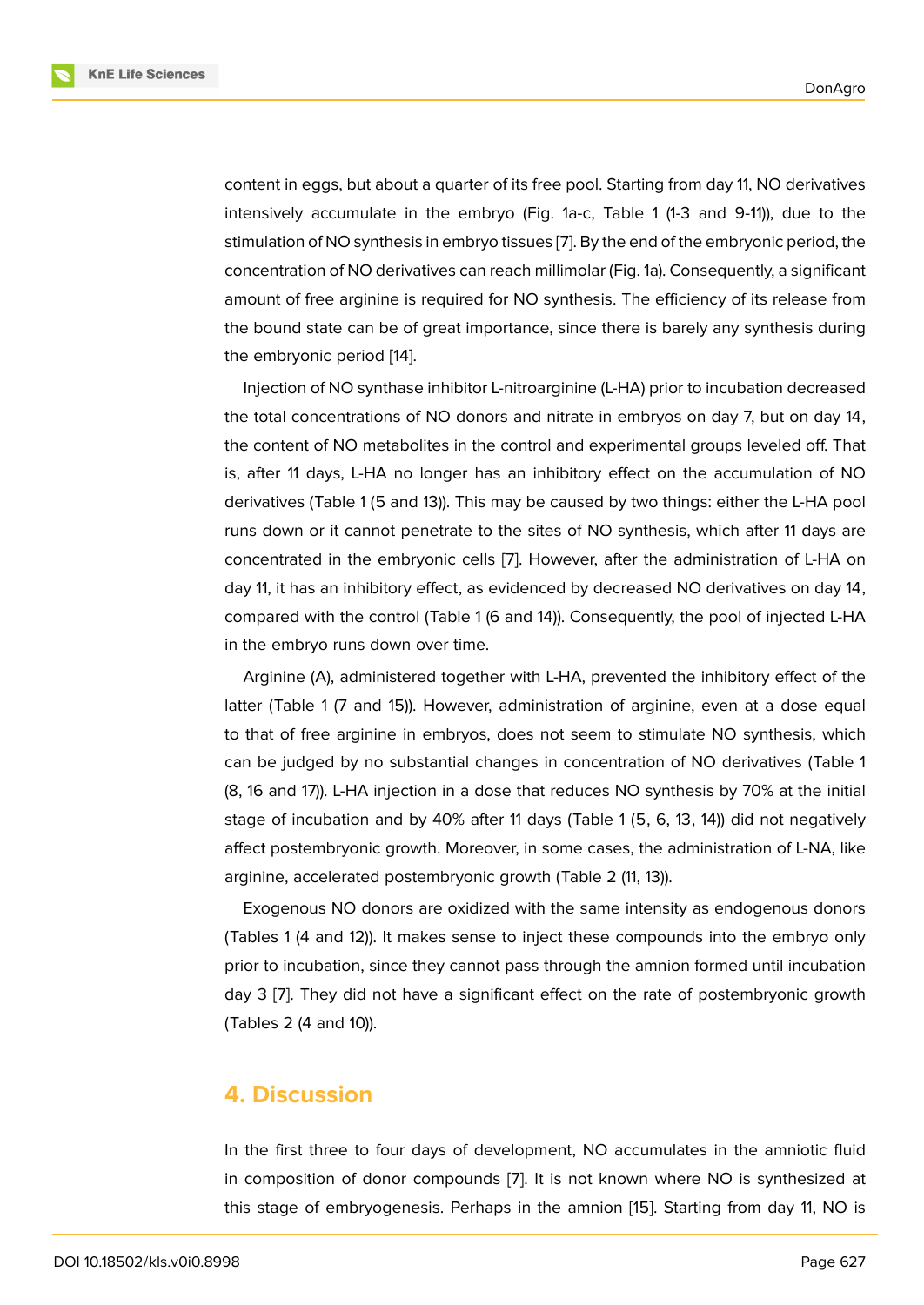intensively synthesized in the tissues of the embryo and accumulates in composition of the donor compounds. These compounds accumulate most intensively in the liver. However, oxidation to nitrate occurs mainly in muscle tissue, from which nitrate is actively transported outside the amniotic sac [7]. Since muscle mass prevails over the mass of other tissues, hence most of the NO deposited in tissues of the broiler embryo is oxidized (Fig. 1b, c, Table 1 (9-11)).

After addition of exogenous DNIC/[GS](#page-8-3)H preparation into the embryo, it is intensively oxidized in Ross 308 embryo and practically not oxidized in Hisex White embryo (Table 1 (4 and 12)). Thus, the rate of NO oxidation in the avian embryo is determined by the characteristics of the tissues. There is practically no spontaneous oxidation. According to the data, the rate of NO oxidation in the embryo varies by no more than 10% within the breed, line, and cross and does not depend on the sex of the embryo and the state of a laying hen. It also does not depend on incubation conditions [7]. Apparently, it is determined allelically.

But what is the mechanism of the relationship between myogenesis and NO oxidation? First of all, it is obvious that this oxidation is not necessary for m[yo](#page-8-3)genesis as such. In layer cross, it runs on almost with no oxidation (Fig. 1b, c, Table 1 (1-3)) and at the same rate as in broiler cross. No qualitative histological differences were found [7]. It is also obvious that such a high concentration of NO donors, which occurs in layer embryos, is not vital, since in broiler embryos these compounds are almost completely oxidized to nitrate (Fig. 1b, c, Table 1 (9-11)). The reduced content of NO donors under t[he](#page-8-3) action of NO synthase inhibitor L-HA either did not negatively affect the postembryonic growth of chicks (Tables 1, 2).

Then, what is the physiological significance of NO accumulation in the embryo? It is also found to be present in other animals [7]. It can be assumed that NO oxidation as such somehow initiates the development of muscle tissue. The data suggest that the amount of oxidized NO, at least its decrease and increase by several times, does not significantly affect the growth rate (Table 1, [2](#page-8-3)).

Hence, it is not NO oxidation that initiates muscle growth, but allelically determined features related to NO oxidation. The role of oxidation is not yet known.

Provided that the rate of embryonic NO oxidation is determined allelically, then it can be regulated by changing the expression of the corresponding genes. This appears to be the case while using white and green light during incubation. This is a well-known way to stimulate the growth rate [16, 17]. According to the data, the use of light during incubation promoted NO oxidation in the embryo, but did not stimulate its synthesis. Thus, in layer embryos, up to 65% of NO donors are oxidized under the action of light,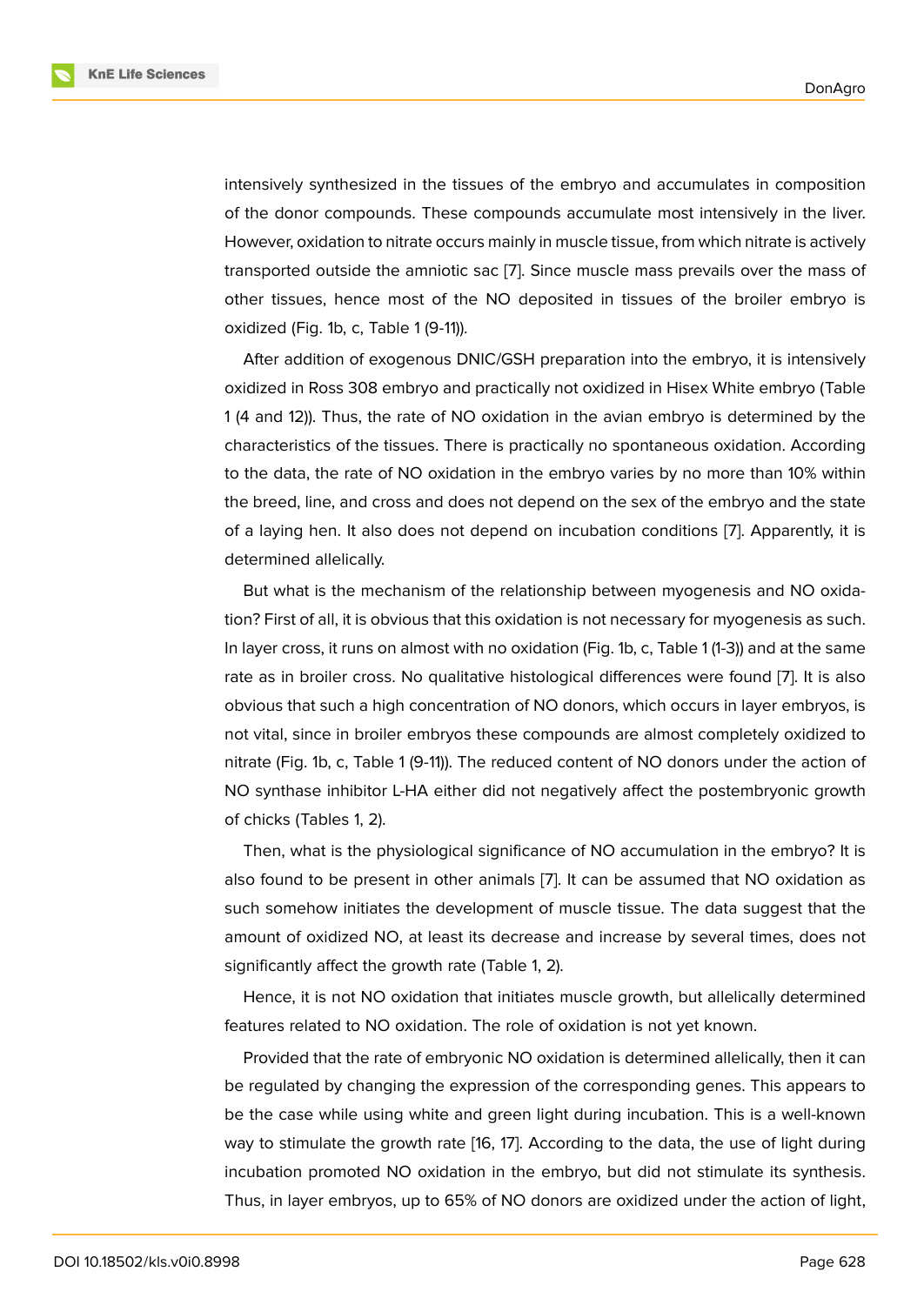while in the control their oxidation is insignificant. This was accompanied by significant growth rate of 3-5% after hatch [7]

## **5. Conclusion**

Based on the findings, a several-fold change in the intensity of NO synthesis in the embryo of chickens, as well as the exogenous administration of donor compounds did not significantly affect the growth rate of chicks.

In ovo addition of arginine, a source of nitric oxide, at a dose equal to that of free arginine already present in eggs, did not significantly affect the rate of NO synthesis and the rate of its oxidation to nitrate, which is determined solely by allelically determined features of embryonic tissues. However, NO synthesis requires arginine in an amount comparable to its free initial amount present in eggs. Perhaps that is why in ovo administration of arginine can have an effect on body weight gains. It is not directly related to NO synthesis and oxidation.

The most effective way to control the development of the bird's body, mediating nitric oxide, is to influence the number or status of physiological targets of NO, that is, the expression of the corresponding genes, provided that the amino acid and energy equilibrium is ensured.

# **Funding**

# **Acknowledgement**

The reported study was funded by RFBR, project number 20-016-00204-a

# **Conflict of Interest**

The authors have no conflict of interest to declare.

### **References**

<span id="page-7-0"></span>[1] Vanin, A., Borodulin, R. and Mikoyan, V. (2017). Dinitrosyl Iron Complexes with Natural Thiol-Containing Ligands in Aqueous Solutions: Synthesis and Some Physico-Chemical Characteristics (A Methodological Review). *Nitric Oxide*, vol. 66, pp. 1-9.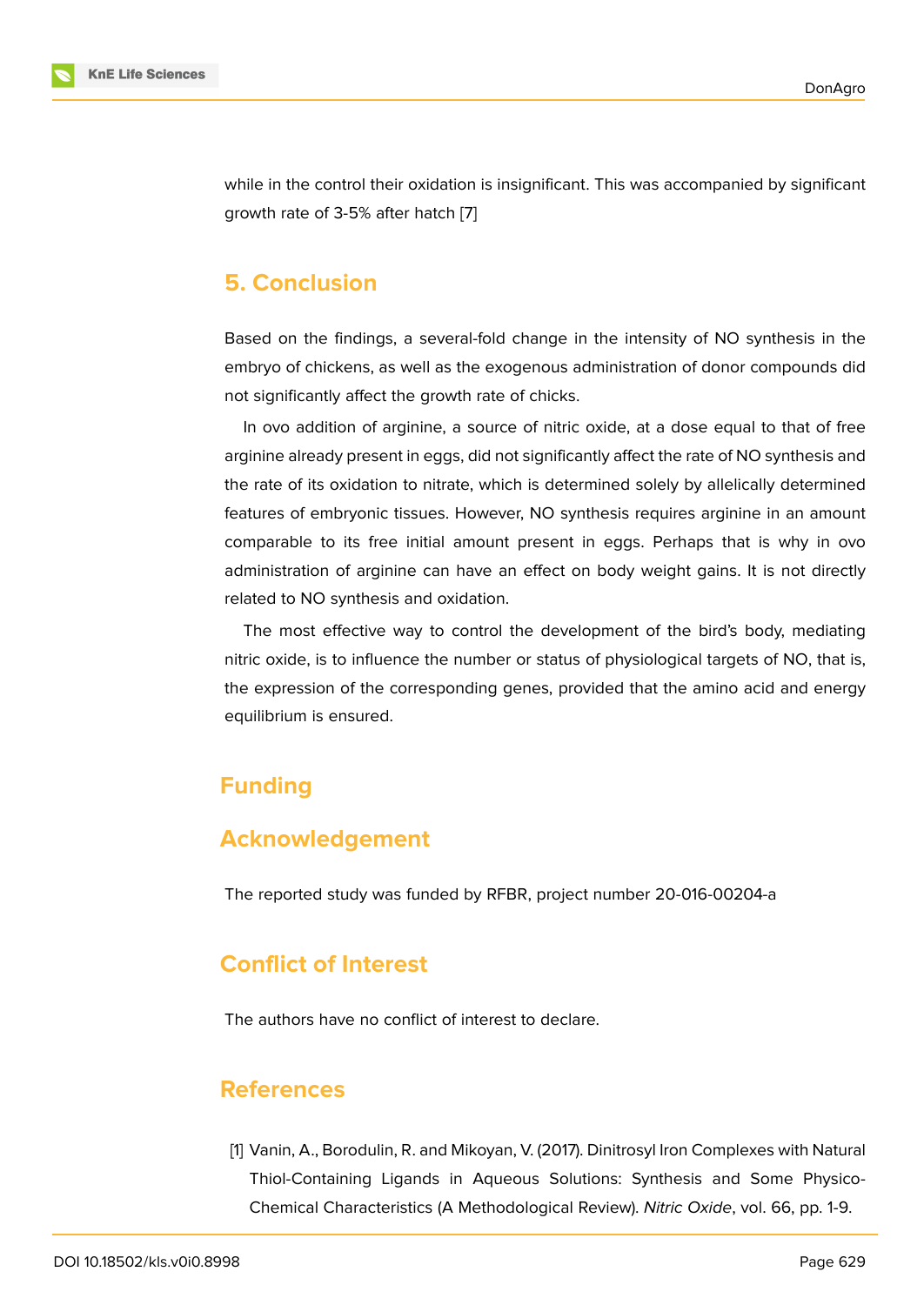

- [2] Kim, Y., *et al*. (2000) Cellular Non-Heme Iron Content is a Determinant of Nitric Oxide-Mediated Apoptosis, Necrosis, and Caspase Inhibition. *Journal of Biological Chemistry*., vol. 275, pp. 10954-10961.
- [3] Li, J., *et al*. (1997). Nitric Oxide Reversibly Inhibits Seven Members of the Caspase Family Via S-Nitrosylation. *Biochemical and Biophysical Research Communications*, vol. 240, pp. 419-424.
- <span id="page-8-0"></span>[4] Vanin, A. (2016). Dinitrosyl Iron Complexes with Thiol-Containing Ligands as a "Working Form" of Endogenous Nitric Oxide. *Nitric Oxide*, vol. 54, pp. 15-29.
- <span id="page-8-1"></span>[5] Lima, E., *et al*. (2005). Nitrated Lipids Decompose to Nitric Oxide and Lipid Radicals and Cause Vasorelaxation. *Free Radical Biology and Medicine*, vol. 39, pp. 532-539.
- <span id="page-8-2"></span>[6] Titov, V., *et al*. (2012) Nitric Oxide (NO) in Bird Embryogenesis: Physiological Role and Ability of Practical Use. *World's Poultry Science Journal*, vol. 68, pp. 83-95.
- <span id="page-8-3"></span>[7] Titov, V., *et al*. (2018) The Role of Nitric Oxide (NO) in the Body Growth Rate of Birds. *World Poultry Science Journal*, vol. 74, pp. 675-686.
- <span id="page-8-4"></span>[8] Cazzato, D., *et al*. (2014) Nitric Oxide Drives Embryonic Myogenesis in Chicken Through the Upregulation of Myogenic Differentiation Factors. *Experimental Cell Research*, vol. 320, pp. 269-280.
- <span id="page-8-5"></span>[9] Long, J., *et al*. (2006). Arginine Supplementation Induces Myoblast Fusion Via Augmentation of Nitric Oxide Production. *Journal of Muscle Research and Cell Motility*, vol. 27, pp. 577–584.
- [10] Anderson, J. (2000). A Role for Nitric Oxide in Muscle Repair: Nitric Oxide–mediated Activation of Muscle Satellite Cells. *Molecular Biology of the Cell*, vol. 11, pp. 1859- 1874.
- [11] Stamler, J. and Meissner, G. (2001). Physiology of Nitric Oxide in Skeletal Muscle. Physiological Reviews, vol. 81, pp. 209-237.
- <span id="page-8-6"></span>[12] Ulibarri, J., *et al*. (1999). Nitric Oxide Donors, Sodium Nitroprusside and S-Nitroso-N-Acetylpencillamine, Stimulate Myoblast Proliferation in Vitro. *In Vitro Cellular & Developmental Biolody - Animal*, vol. 35, pp. 215-218.
- <span id="page-8-7"></span>[13] Li, Y., *et al*. (2016). In Ovo L-Arginine Supplementation Stimulates Myoblast Differentiation but Negatively Affects Muscle Development of Broiler Chicken after Hatching. *Journal of Animal Physiology and Animal Nutrition*, vol. 100, pp. 167–177.
- <span id="page-8-8"></span>[14] Fisinin, V., Zhuravlev, I. and Aydinyan, T. (1990). Embryonic Development of Poultry. Moscow: Agropromizdat.
- [15] Khan, H., *et al*. (2012). Expression and Localization of NO Synthase Isoenzymes (iNOS and eNOS) in Development of the Rabbit Placenta. *Journal of Reproduction and Development*., vol. 58, pp. 231-236.